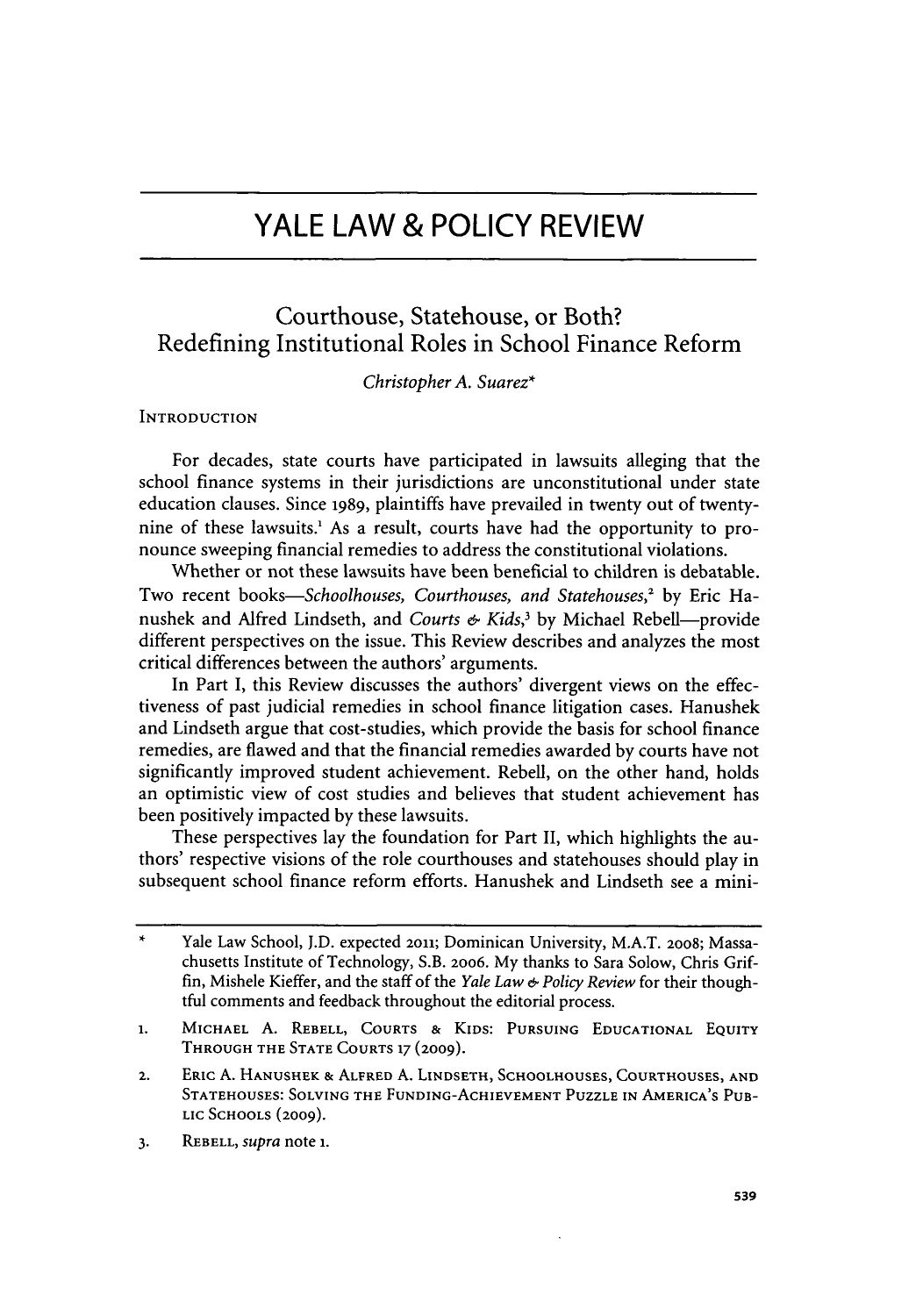mal role for courts in a system of performance-based funding that holds schools accountable for student outcomes, while Rebell champions accountability through the courts.

Despite their differences, the authors find common ground on several fronts. Rebell, Hanushek, and Lindseth are concerned about the educational achievement of all children. Both sets of authors are worried about human capital and our nation's ability to compete in a global marketplace.<sup>4</sup> And both authors do not believe that simply throwing money at the problem will be effective.<sup>5</sup>

Part III attempts to harmonize the authors' proposals by offering a remedial framework in which both courts and legislatures are afforded significant responsibility over school finance remedies. While legislatures are given substantial leeway at the outset of a remedy's implementation, this discretion is subject to students' attaining academic achievement goals set by courts. The proposed framework ensures legislative accountability while largely vitiating separation of powers concerns. It sets a clear remedial principle that will guide legislative decision-making while focusing the attention of future reform efforts on students.

## I. THE **EFFECTIVENESS OF** REMEDIES **IN SCHOOL FINANCE**

The two books are divided sharply on the effectiveness of judicial remedies in school finance cases. Because each book's central thesis is premised on an assumption that judicial remedies have—or have not—produced adequate academic achievement outcomes for children, this Part describes fundamental tensions between the books in two areas: the value of "costing-out" studies that drive remedial decision-making and the extent to which judicial remedies actually have improved these academic achievement outcomes.

## *A. The Value of Costing-Out Studies*

When states are sued for providing inadequate or inequitable educational opportunities under state constitutions, plaintiffs frequently rely on "costingout" studies.<sup>6</sup> These studies employ professional researchers who use statistical

<sup>4.</sup> *Id.* at **6; HANUSHEK & LINDSETH,** *supra* note 2, at 1-2 (noting that American students are no longer competitive and that they are falling behind children from other developed nations in international achievement rankings).

<sup>5.</sup> **HANUSHEK & LINDSETH,** *supra* note 2, at 6 ("A major impediment to effective school reform is that financial decisions have historically been separated from policy decisions about how to improve student outcomes."); REBELL, *supra* note **i,** at **7** ("[Courts] need to make clear that compliance is not just a matter of doing better or of adding more money but of achieving a concrete end—a sound basic education----that has specific input and outcome characteristics.").

<sup>6.</sup> The plaintiffs in the Massachusetts *Hancock* case, for example, provided cost studies to the trial court. *See, e.g.,* ROBERT M. COSTRELL, **MASSACHUSETTS'** *HANCOCK*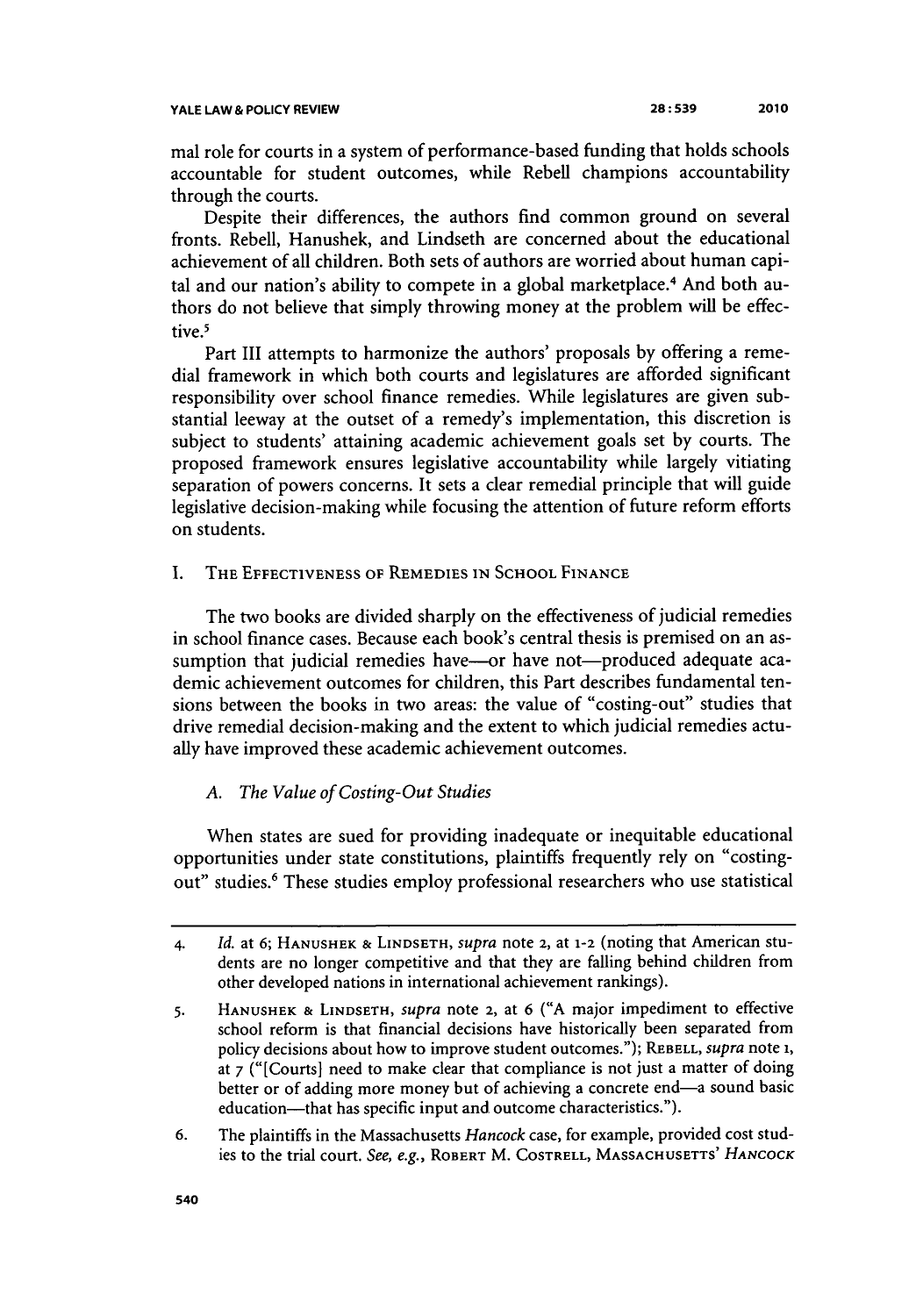methodologies to estimate the cost of providing a constitutionally adequate level of education.

Hanushek and Lindseth devote an entire chapter to critiquing the scientific validity of these studies.<sup>7</sup> Their most fundamental criticism is that the studies do not ensure funds are spent efficiently.<sup>8</sup> Because the cost estimates frequently are based on the professional judgment of survey participants who are encouraged to "dream big" in constructing an education system, they are equivalent to "shopping sprees" in which professionals "order everything their hearts desire, not the minimums actually needed to provide an adequate education."9 The authors also note the arbitrary nature of calculations in the studies,<sup>10</sup> the absurd results that have emerged from them," and the extremely wide variance in cost estimates across different states.'2 Finally, Hanushek and Lindseth argue that the studies do not show that the cost estimates necessarily will result in academic achievement gains for students.'<sup>3</sup>

Hanushek and Lindseth present these arguments cogently and forcefully.<sup>14</sup> Rebell agrees with them to some extent, noting that "[c]ost studies, to the maximum extent possible, should, of course, base their funding estimates on the cost of providing services efficiently and in accordance with current best prac-

CASE **AND** THE ADEQUACY DOCTRINE 9-12 *(20o6), available at* http://www.hks.harvard.edu/rappaport/downloads/final hancock.pdf (discussing the professional judgment and successful schools studies presented in *Hancock v. Commissioner of Education,* 822 N.E.2d 1134 (Mass. **2005)).** In Missouri, the Missouri Education Coalition for Adequacy (MECA) released the results of a cost study in **2003** prior to litigation efforts in *Committee for Educational Equality v. State,* 294 S.W.3d *477* (Mo. 2009). *See* Nat'l Access Network, Missouri Costing-Out Study Finds **\$913** Million More Is Needed (Oct. 23, 2003), http://www.schoolfunding.info/states/mo/lo-23-o3costingout.php3.

- *7.* HANUSHEK & LINDSETH, *supra* note 2, at 171-216.
- **8.** *Id.* at **173.**
- *9. Id.* at 178-79. Hanushek and Lindseth also point out that the participants who serve on the panels and help the researchers to estimate costs are themselves educators, so this fact furthers their bias toward providing more funding. *Id.* at 18o.
- **10.** *Id.* at 189 (discussing the "weightings" that should be added to funding formulas for at-risk and special needs students).
- *11. Id.* at 183 (noting that "a study concluded that an average increase in funding of \$4,874 per student was needed in Missouri's top twenty-five performing school districts, compared to only **\$2,551** in its twenty-five lowest performing districts").
- 12. *Id.* at 198.
- **13.** *Id.* at **173.**
- 14. Whatever Hanushek and Lindseth wish to say about the unreliable nature of cost studies, however, these studies are frequently commissioned-outside the context of litigation-by state governments seeking to reshape their own school finance systems.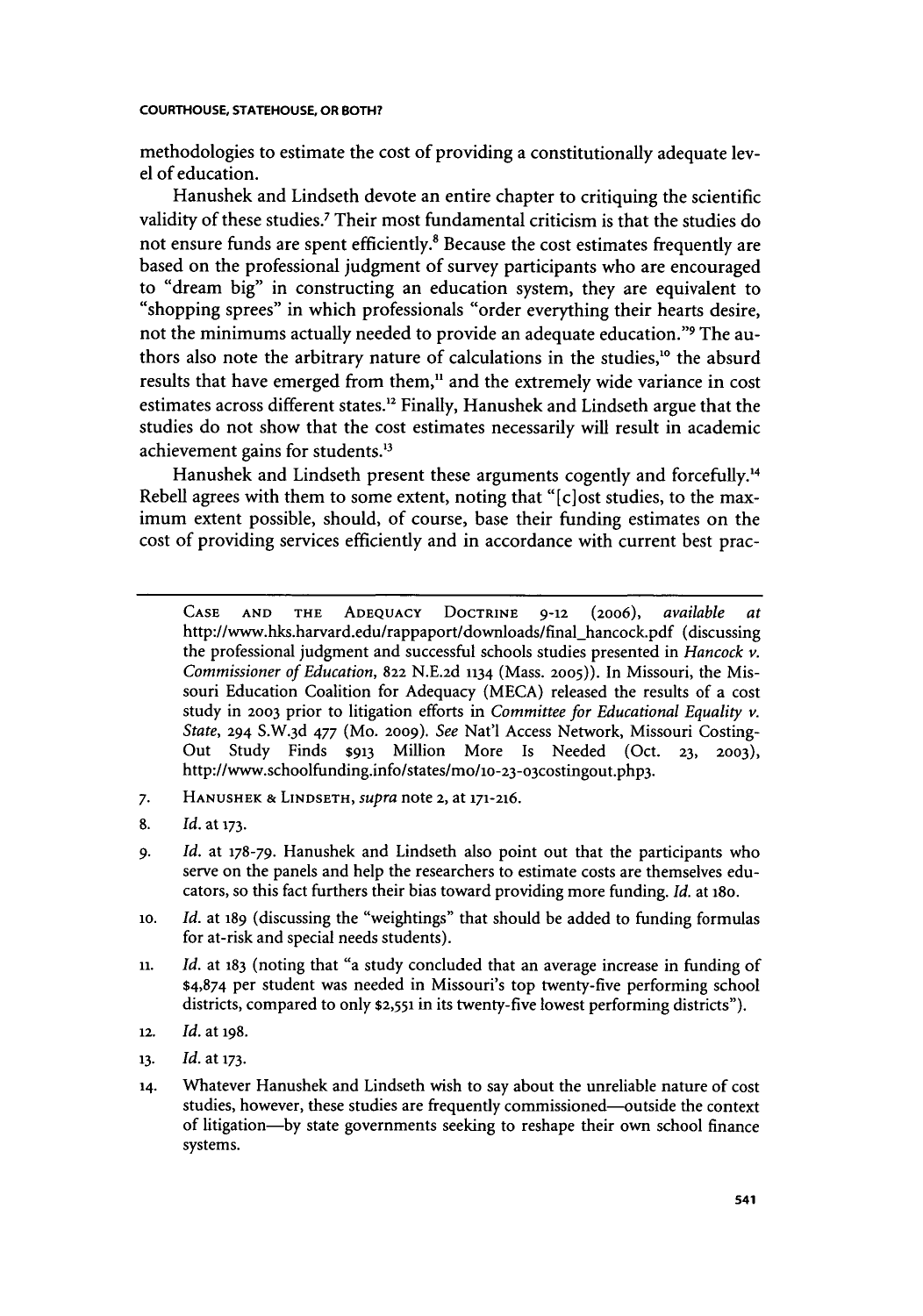#### **YALE LAW & POLICY REVIEW**

tices."'5 Regardless of these studies' methodological flaws, however, Rebell contends that the transparency of costing-out procedures represents a "vast improvement over past practices under which funding allocations were often determined through backroom political deals and had no bearing on actual costs or student need."<sup>16</sup>

Rebell also notes the important role courts have played to ensure the integrity of costing-out studies. Courts, in his view, should embrace this role as they did in Ohio and Texas, where the judiciary unearthed biases and methodological flaws in costing-out studies.<sup>17</sup> Although the studies are not perfect, he argues that judicial oversight has "provided guidance to the development of practice in the field as a whole."'8 Thus, courts will, on Rebell's account, facilitate the improvement of these studies over time. This point is one of pure disagreement among the authors, as Hanushek and Lindseth believe that improvement in studies is facilitated more appropriately by "the continuing dialog within disciplines, the scientific peer review system, and the mores of science work."<sup>19</sup> For them, the judicial process "lacks scientific checks and balances."<sup>20</sup> As this Review argues in Part III, there is merit to both books' arguments. Although the studies have their methodological faults and should not be a primary engine of reform efforts, there is a point at which costing-out studies may be employed usefully to guide legislatures that have been ineffective at implementing school finance reforms.

## *B. Student Achievement Outcomes*

Does money matter? According to Hanushek and Lindseth, it does, but only if the money is spent efficiently and used for programs that are shown empirically to improve student achievement.<sup>21</sup> Building on their arguments about costing-out studies and the inefficient spending that results from their application, Hanushek and Lindseth paint a picture of remedial outcomes resulting from school finance suits that have failed schoolchildren.

Tracing the student achievement test scores of students in Kentucky, Wyoming, New Jersey, and Massachusetts-the four states with the longest court-ordered remedies in place-Hanushek and Lindseth attempt to demon-

- **19. HANUSHEK & LINDSETH,** *supra* note **2,** at 212.
- **20.** *Id.* at **213.**
- **21.** *See id.* at **57** (noting that "money, if spent appropriately, can have a significant effect").

**<sup>15.</sup>** REBELL, *supra* note **i,** at **66.**

**<sup>16.</sup>** *Id.* at **65.**

**<sup>17.</sup>** *Id* at **66.** *But see id.* at **67** (criticizing the New York Court of Appeals for failing to review a thorough record regarding allegations of improper weightings and manipulations of a cost study).

*<sup>18.</sup> Id.* at **66.**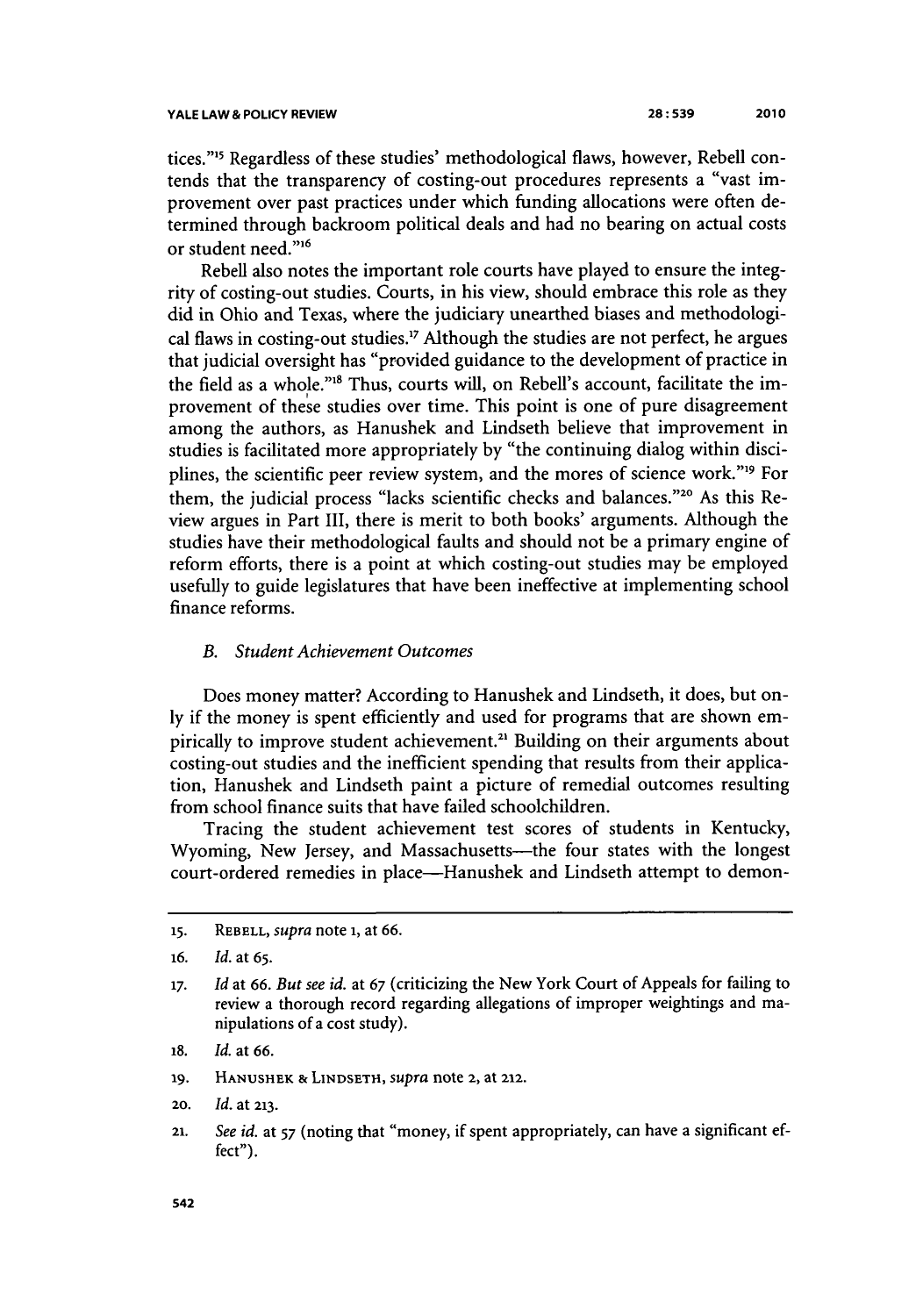strate the overall ineffectiveness of judicial remedies.<sup>22</sup> They show that, from 1992 to **2007,** National Assessment of Educational Progress (NAEP) achievement scores in those states did not grow much more than achievement scores in the nation as a whole.<sup>23</sup> These comparisons show—with the exception of Massachusetts-that states implementing judicial remedies have not realized academic gains as great as one would hope.<sup>24</sup>

Even though Hanushek and Lindseth's methodology is fairly simplistic.<sup>25</sup> Rebell's response to this analysis is largely unsatisfying. He also refers to NAEP score increases in Massachusetts as well as some additional increases in New Jersey, but he does not illustrate how these score increases were an independent result of judicial remedies.<sup>26</sup> Although Rebell effectively argues that "test score measures **...** cannot.., serve as the sole or even the major indicator of the success or failure of a judicial intervention,"<sup>27</sup> he does not present any other types of empirical evidence to illustrate that court-ordered remedies have been successful. Just as Hanushek and Lindseth fail to provide a meaningful alternative to costing-out studies in their critique, Rebell fails to provide a meaningful alternative method of assessing judicial remedies.

But Rebell likely would argue that he does not necessarily need to provide a purely scientific measure of remedial success. Although outcome indicators such as increased spending on education or higher test scores are important, provision of a sound basic education, to him, is about something more.<sup>28</sup> Rebell's conception of a remedy's success depends on a more subjective judgment. In particular, judges should look beyond "inherently limited" indicators of student outcomes and instead consider whether their remedy furthers "the effective use of the standards, resources, and other inputs into the [education] system and whether the systems in place are likely to prepare students to function productively in a modern, diverse society."<sup>29</sup> Should courts, as a matter of pol-

**26.** REBELL, *supra* note **i,** at **35.**

- **28.** *Id.* at **37.**
- 29. *Id.* at **37-38.**

**<sup>22.</sup>** *Id.* at **145-70.**

**<sup>23.</sup>** *Id.* at 166-70 figs.6.io, 6.11, **6.12, 6.13 &** 6.14.

**<sup>24.</sup>** *Id.* at **170.**

**<sup>25.</sup>** The analysis, for example, largely fails to control for state-by-state differences that may affect student outcomes irrespective of the court-sponsored interventions. Hanushek and Lindseth do use state-to-state comparison data to bolster their findings for Wyoming, however. *Id.* at **151-57.** Their analysis also only considers a single test score as a measure of educational outcomes. Educational outcomes can be defined much more broadly, and the analysis may not appropriately measure other effects of the lawsuit relative to the rest of the nation.

**<sup>27.</sup>** *Id.*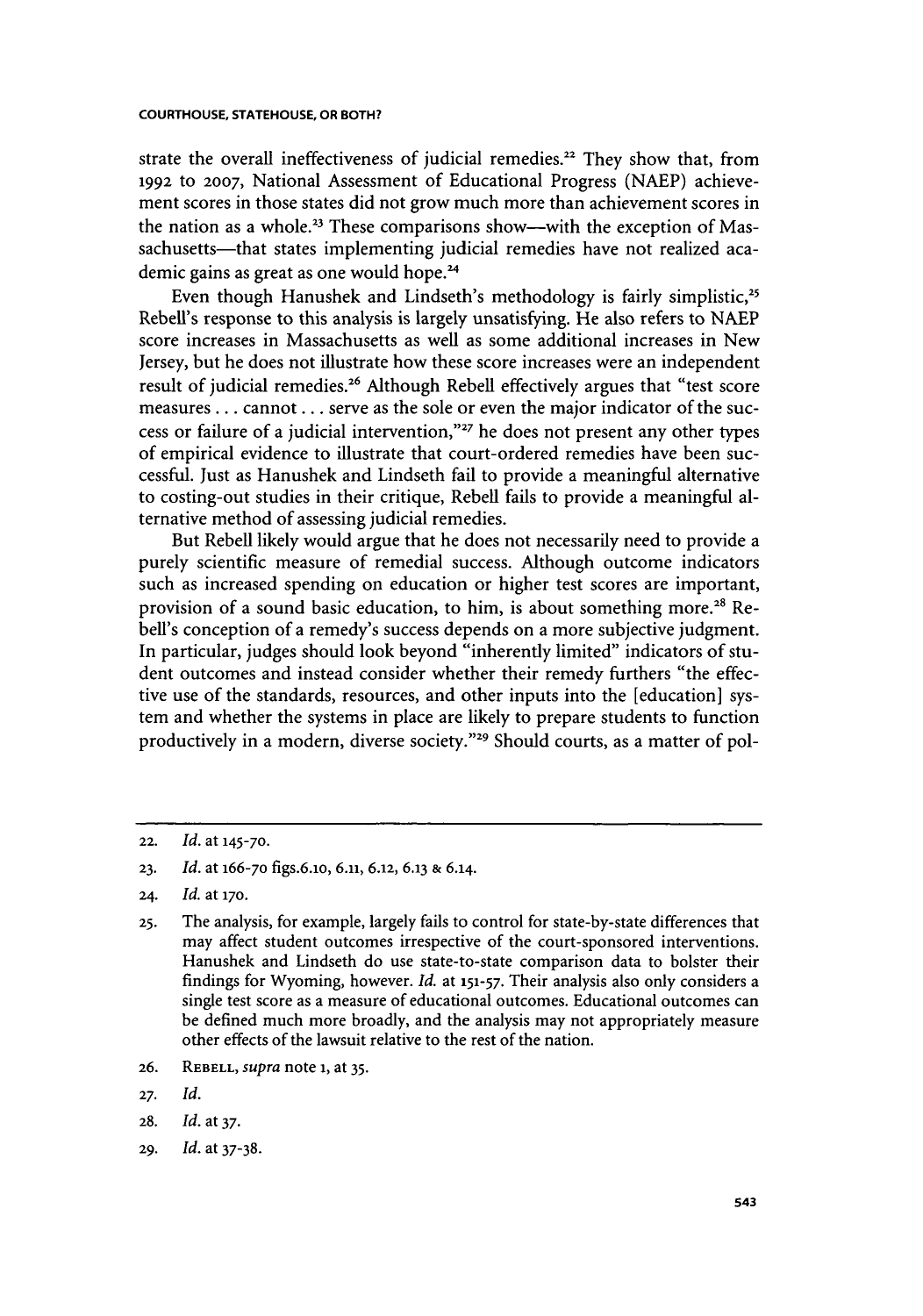icy, make these admittedly broad judgments?<sup>30</sup> In the next Part, this Review discusses each book's conception of the institutional roles that statehouses and courthouses should play in education finance reform.

## II. VISIONS FOR INSTITUTIONAL ROLES

Based on their distinctive views of how separation of powers and institutional competency determines a framework for meaningful school finance reform, the authors maintain very different perspectives on the roles that legislatures and courts should play in future reform efforts.

## *A. Performance-Based Funding Through State Legislatures*

Hanushek and Lindseth largely view school finance as a political question for the legislature to decide, noting that "[t]he decisions that go into establishing and funding an education system are *political and not legal* in nature."3 ' They are concerned about judicial activism, since, "if the court abuses its power and intrudes in areas reserved to the other branches, there is no 'check' within the constitution itself to bring the courts back into the fold."<sup>32</sup> Hanushek and Lindseth also point out that judges are relatively unaccountable for outcomes relative to legislators. Specifically, judges do not need to answer to the electorate to the extent legislators do.<sup>33</sup>

Meanwhile, education clauses within state constitutions are "couched in very general terms" and merely require that the state "provide *some form of free public education."34* Therefore, this right is a narrow one according to Hanushek and Lindseth. Combining that conception with the fact that financial appropriations-including school finance allocations-are typically the *legislature's* responsibility under state constitutions,<sup>35</sup> it is no surprise that they disagree sharply with Rebell on the courts' need to regulate this area.<sup>36</sup>

- 33. *See id.* at 98.
- 34. *Id.* at 95. Some state constitutions' education clauses are very general. *See, e.g.,* Miss. **CONST.** art. VIII, § **201** ("The Legislature shall, by general law, provide for the establishment, maintenance and support of free public schools upon such conditions and limitations as the Legislature may prescribe."). Other state constitutions, however, provide more specific language. ILL. CONST. art. X, § **1, cl.** 2 ("The State shall provide for an *efficient* system of *high quality* public educational institutions and services.") (emphasis added).
- 35. **HANUSHEK** & LINDSETH, *supra* note 2, at 96.
- 36. *See infra* Section II.B.

<sup>30.</sup> *See infra* Part III (critiquing Rebell for mandating court oversight over educational inputs as well as output results).

**<sup>31.</sup>** HANUSHEK & LINDSETH, *supra* note 2, at ioo (emphasis added).

**<sup>32.</sup>** *Id.* at **99.** The authors even go so far as to label this "judicial 'tyranny."' *Id.*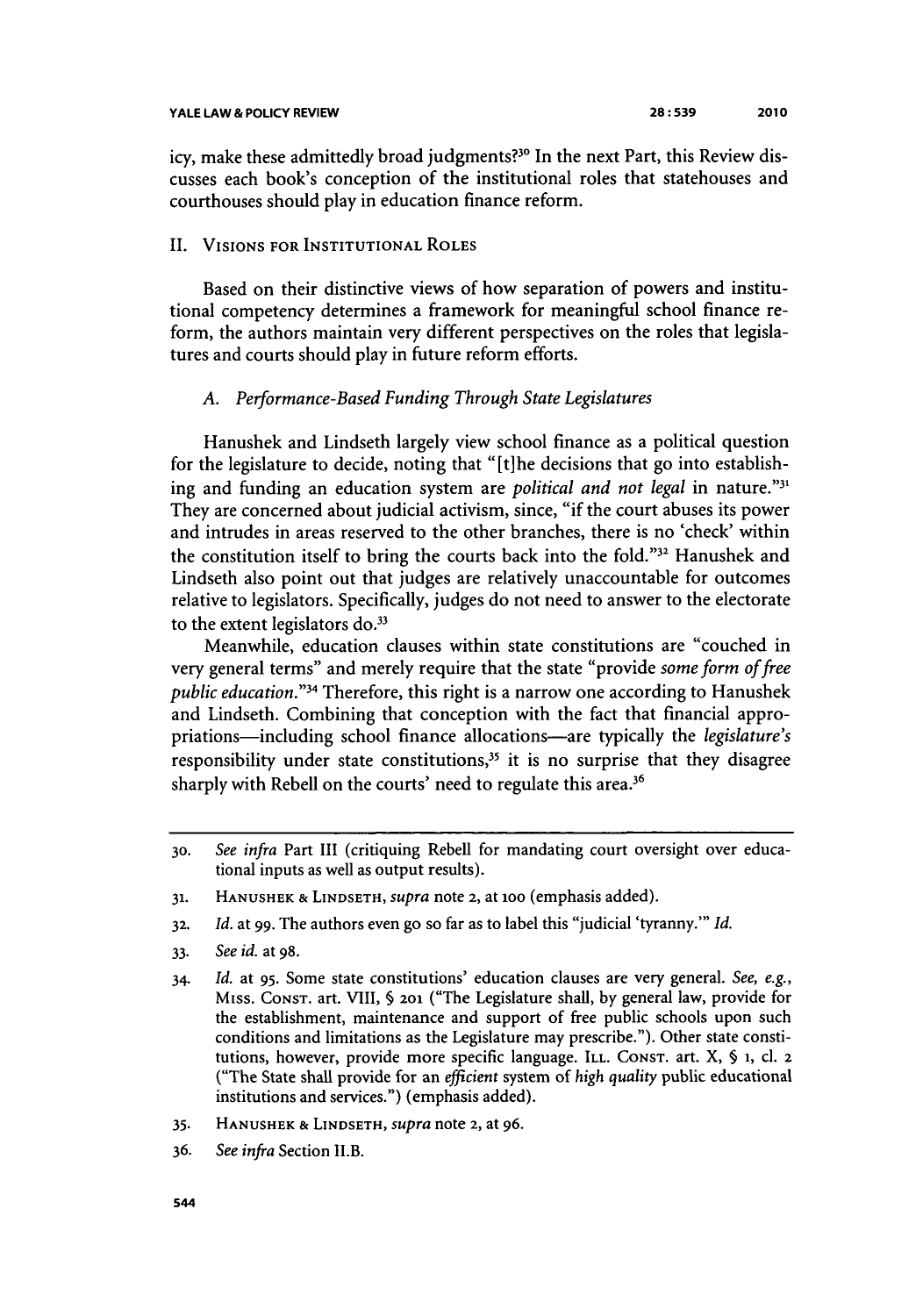Hanushek and Lindseth's primary proposal relies on performance-based funding. Arguing that "[a]ccountability for performance should be substituted for restrictions on local decision-making,"<sup>37</sup> they support a school funding system that provides financial rewards to school districts, administrators, and teachers when student outcomes improve. $3<sup>8</sup>$  Unlike current state funding systems that micromanage local district efforts by allocating funds toward specific purposes,<sup>39</sup> the authors argue that the state should not define the ground-level strategies undertaken by individual districts.<sup>40</sup> They are optimistic that such a performance-based system will remove some of the inefficiencies in the current system, such as those arising from teacher tenure policies.4' Legislatures are best equipped, according to Hanushek and Lindseth, to implement school finance reform because "they have the authority to address a wide range of problems" and the ability to design innovative solutions.<sup>42</sup> By including the judiciary, court-ordered remedies run the risk of adding funds to schools without ensuring higher achievement.<sup>43</sup>

Hanushek and Lindseth thus believe that courts should have a narrow role in school finance reform. But they do extol the court's evidence-gathering power, for when it is used to focus attention on the problems facing schools, policymakers "will be playing with a full deck and will be more likely to take appropriate action to address waste and mismanagement."<sup>44</sup> If courts exercise jurisdiction and find that a school funding system is unconstitutional, they "should make specific findings of fact" regarding "mismanagement, waste, inefficiency, and harmful external influences" of the system.<sup>45</sup> After doing so, however, "the court's work is complete, and the fashioning of an appropriate remedy is for the legislative and executive branches."<sup>46</sup> Thus, if courts were simply to declare funding systems unconstitutional and take no further action, Hanushek and Lindseth would be less concerned. The historical record indicates,

- 43. *Id.* at **266.**
- 44. *Id.* at **285.**
- 45. *Id.* at 286.
- 46. *Id.* at **287.**

*<sup>37.</sup>* HANUSHEK **&** LINDSETH, supra note 2, at **218.**

<sup>38.</sup> Note, however, that these financial rewards are on top of a base funding system that will be provided to districts based on their needs. *Id.* at 251-60. This base funding formula, interestingly, faces some of the same challenges as cost studies.

<sup>39.</sup> *See id.* at **227** (discussing categorical grants which restrict district funding to specific purposes).

**<sup>40.</sup>** *Id.* at **226.**

<sup>41.</sup> *Id.* at 229.

<sup>42.</sup> *Id.* at 264.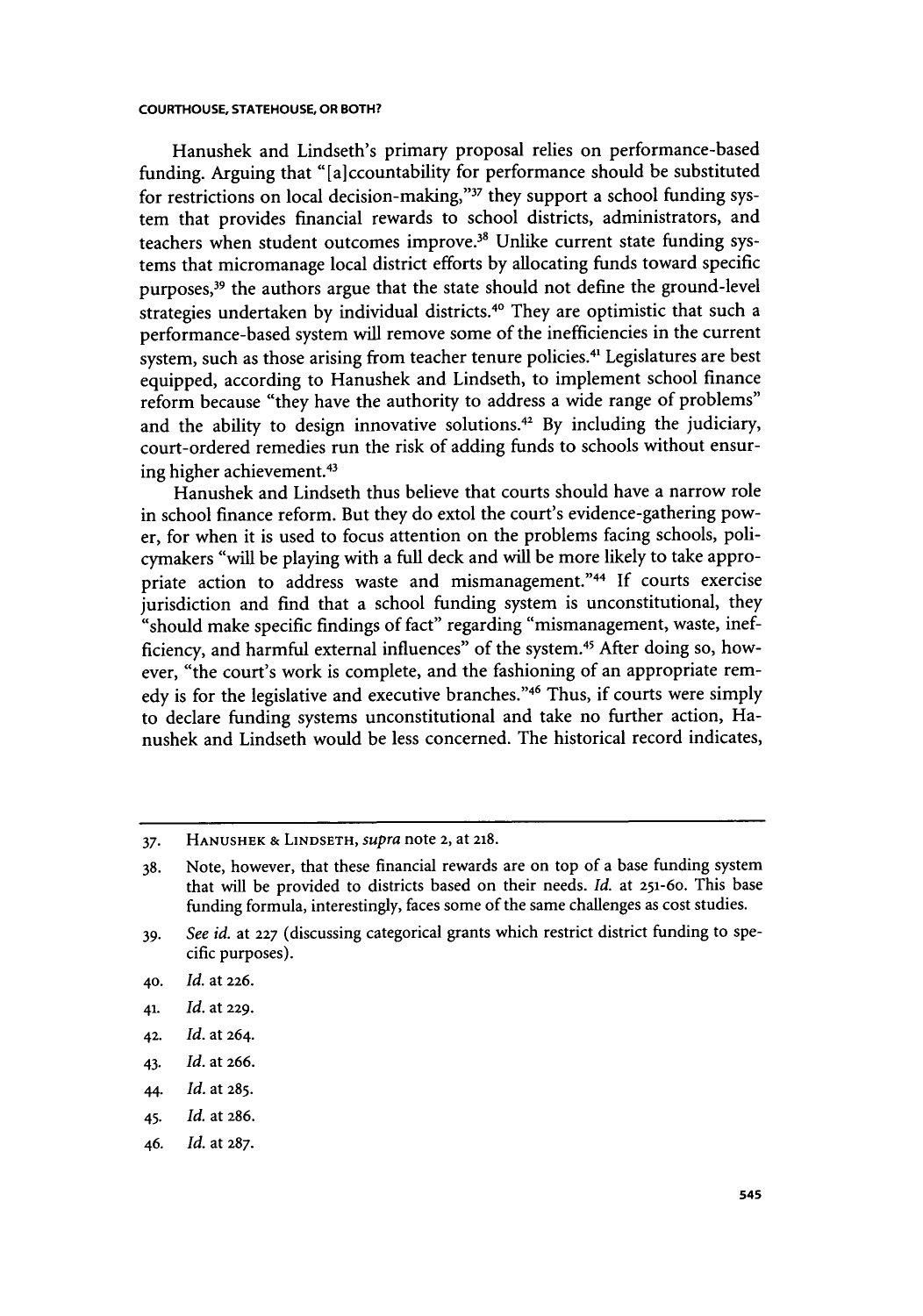though, that courts have maintained long-term oversight in the past, and this fact worries them most.<sup>47</sup>

## *B. Comparative Institutional Competence and Court Oversight*

Rebell supports a much stronger role for the courts in school finance reform. Responding to Hanushek and Lindseth's separation of powers concerns, Rebell highlights a quote from Martin Redish:

Once we make the initial assumption that judicial review plays a legitimate role in a constitutional democracy, we must abandon the political question doctrine, in all of its manifestations. The doctrine inherently implies that one or both of the political branches may continue conduct that could conceivably be found unconstitutional, without any examination or supervision by the judicial branch.<sup>48</sup>

Thus, even though it is true that a court overstepping its constitutional role may be engaging in unchecked tyranny, a court that fails to uphold constitutional principles allows majority coalitions in state legislatures to wield their own form of tyrannical power.

Rebell also responds to Hanushek and Lindseth's judicial accountability critique. Federal judges are not *directly* accountable to the electorate, Rebell concedes, but "thirty-nine of the fifty states elect some or all of their judges either in garden-variety partisan elections or in a variant of a retention election."<sup>49</sup> Here, Rebell perhaps overreaches. His figure demonstrates that state court judges are more accountable to the electorate than federal judges, but the reality is that all judges-federal or state-operate with relatively high degrees of autonomy compared to legislators.<sup>50</sup> Rebell in fact admits that courts are "independent bod[ies] that are relatively insulated from political pressure."<sup>51</sup> He cannot have his cake and eat it, too.

- 48. REBELL, *supra* note **1,** at 24 (quoting Martin H. Redish, *Judicial Review and the "Political Question," 79* Nw. U. L. REV. **1031, 1059-6o** (1984)).
- *49. Id.* at 47.
- 5o. *Cf* Phillip L. DuBois, *Accountability, Independence, and the Selection of State Judges: The Role of Popular Judicial Elections,* 40 Sw. L.J. **31,** 39 (1986) (suggesting that the judicial functions of state courts and federal courts differ, which explains the differential balance between accountability and independence at the state court level). Additionally, judicial candidates probably are not scrutinized as extensively by the electorate as legislative candidates.
- **51. REBELL,** *supra* note **1,** at *50* (quoting Aileen Kavanagh, *Participation and Judicial Review: A Reply to Jeremy Waldron,* **22** LAw **& PHIL.** 451, **466-67 (2003)).**

<sup>47.</sup> Their argument is more or less an empirical claim, for, although school finance plaintiffs often argue that they merely seek a judgment on the constitutionality of the statutory framework governing school finance, plaintiffs subsequently seek court orders requiring the legislature to increase funding to specific levels. *See id.* at 102.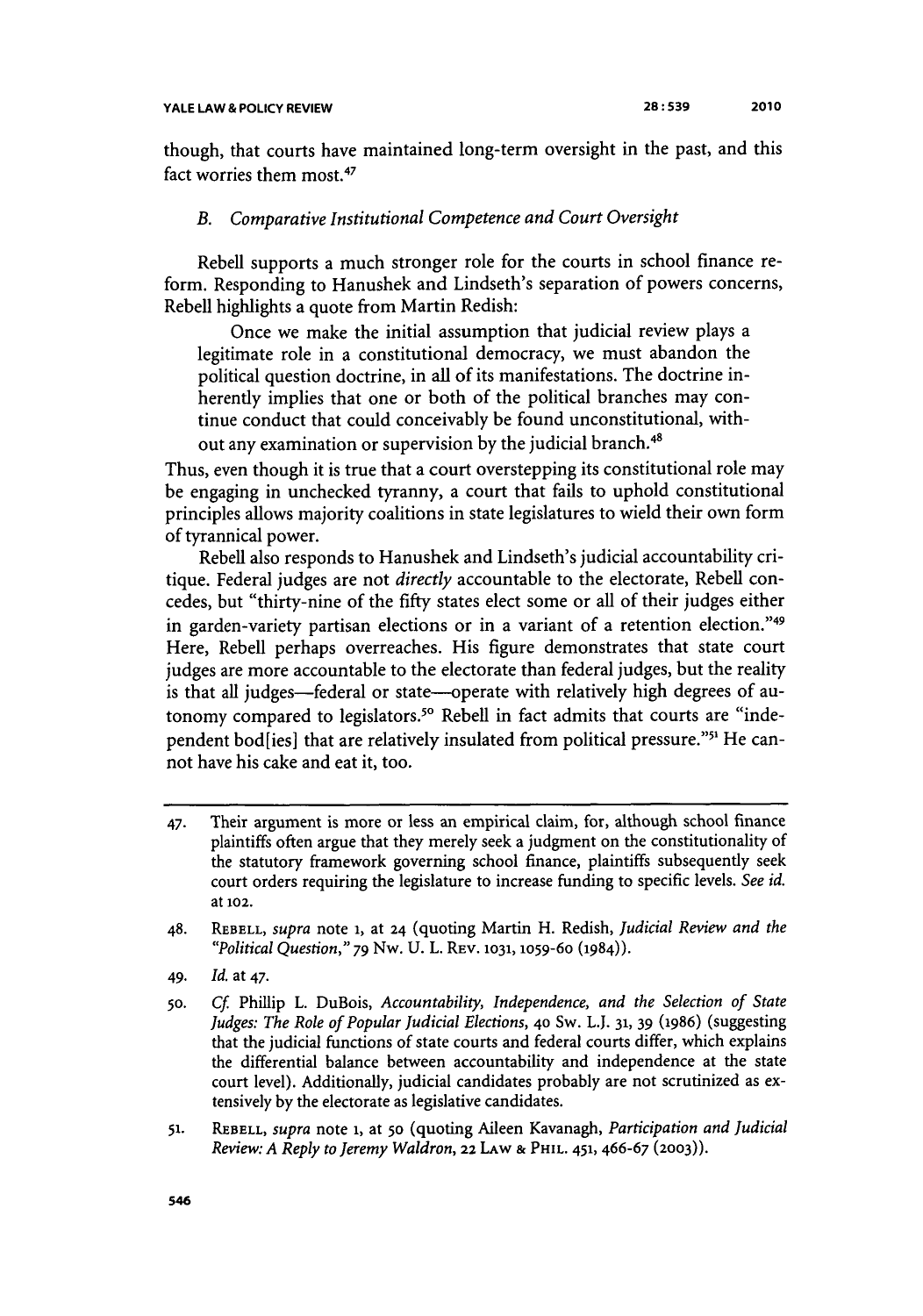Nevertheless, both authors are entitled to their positions on these matters, and the separation of powers debate between them underscores the divergence in their normative views about the scope of education clauses in state constitutions. As noted, Hanushek and Lindseth believe that state education clauses are phrased generally and provide for narrow rights.<sup>52</sup> Rebell, in contrast, emphasizes that these rights are positive and must be protected affirmatively.<sup>53</sup> According to him, state constitutions' education clauses "contain language that requires the state to provide students with some *substantive level of, basic* education."<sup>54</sup> This statement illustrates his commitment to a belief that the *Brown* **P5** ideal of equal educational opportunity can be achieved through courts. 56

Instead of emphasizing the primacy of the legislature, *Courts & Kids* proposes a school finance reform model that leverages the relative institutional strengths of *each branch* of government.57 Based on his past research, Rebell argues that courts are best equipped to articulate the broad principles that should govern education remedies, while legislatures and administrative agencies are best equipped to articulate policies and implementation needs.<sup>58</sup> Courts also possess a degree of "staying power" that legislatures do not enjoy, and this structure enables the judiciary to provide long-term guidance and commitment to reaching desired educational goals.<sup>59</sup>

In summary, Rebell's remedial proposal places the responsibility on courts to ensure that state legislatures are held accountable for constitutional requirements.6 ° Courts play four distinct roles in overseeing the remedial process: **(i)** ensuring that states have adopted challenging academic standards; (2) requiring states to determine the cost of providing an adequate education; **(3)** guaranteeing that states "develo[p] and implemen[t] instructional programs and accountability mechanisms"; and (4) "assess[ing] the extent to which student performance has improved as a result of reform efforts."<sup>61</sup> Courts do not prescribe specific policies, but they should review the states' performance as necessary.<sup>62</sup>

- 54. Id. at **17-18** (emphasis added).
- **55.** Brown v. Bd. of Educ., 347 U.S. 483 (1954).
- 56. *See* REBELL, *supra* note **1,** at 3.
- *57. See id.* at 42-55.
- **58.** *Id.* at 53.
- *59. Id.* at 54-55.
- 6o. *Id.* at *56-84.*
- 6. *Id.* at *57.*
- **62.** *Id.* ("[T]he court should make clear that the legislative and executive branches will retain the power and duty to develop appropriate policies and practices in each of these areas," and courts will only "review their performance as necessary

**<sup>52.</sup>** *See supra* Section II.A.

**<sup>53.</sup> REBELL,** *supra* note **i,** at *47.*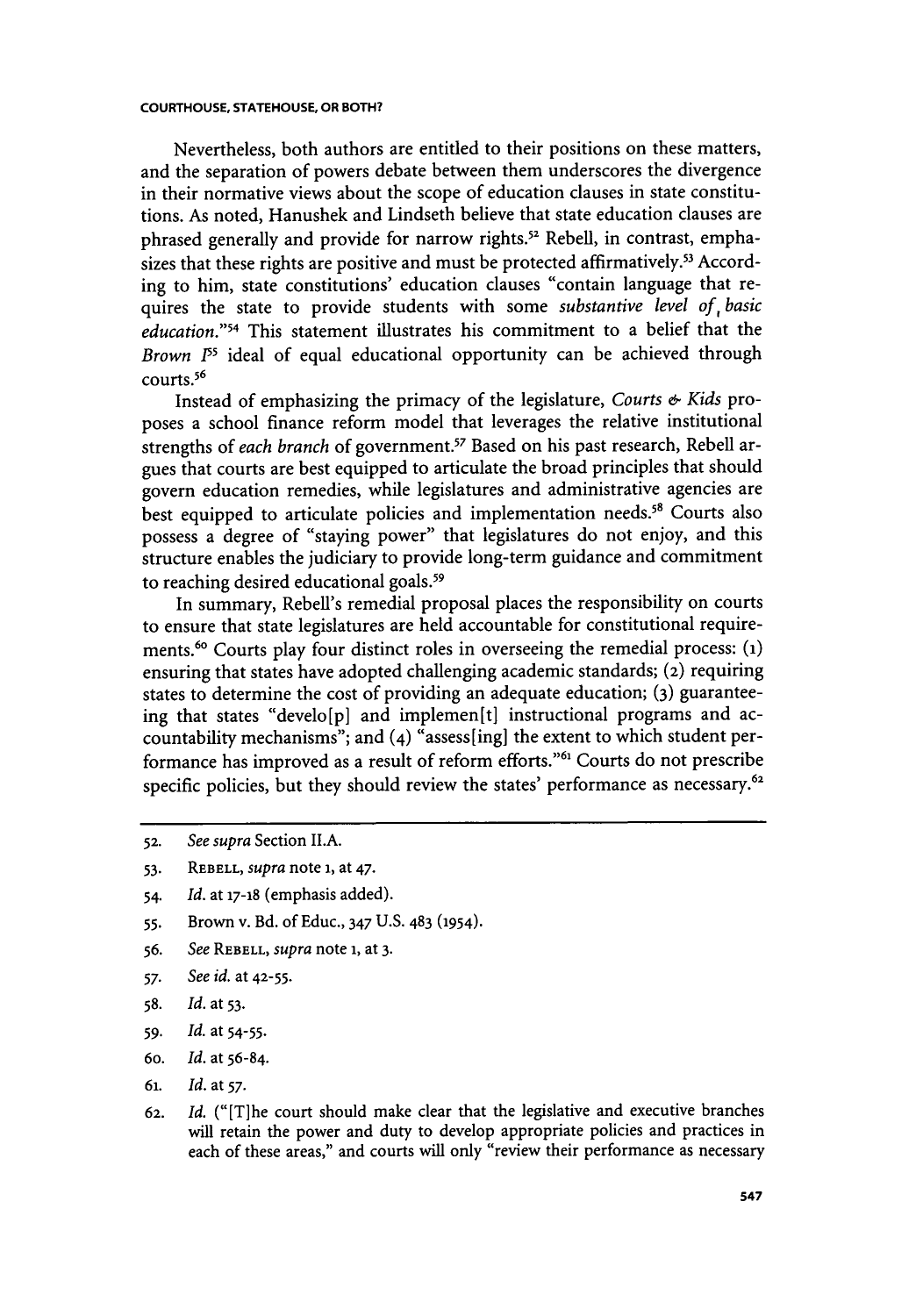**28:539 2010**

To that end, **courts** should stand ready to intervene at any point and should maintain jurisdiction over extended periods of time. $^6$ 

## III. **TOWARD A COMMON VISION**

Notwithstanding the authors' viewpoints on the roles institutions should play in future school finance reform efforts,<sup>64</sup> Rebell and Hanushek and Lindseth ultimately agree in principle that these efforts must ensure accountability for the educational outcomes of students.<sup>65</sup>As Part II illustrated, however, Rebell believes that courts should oversee accountability, while Hanushek and Lindseth believe that legislatures should institute their own accountability processes. This Review considers both proposals somewhat problematic because, although Rebell's proposal ensures judicial oversight of state legislatures, it rests on a subjective set of remedial principles articulated **by** judges and thus could undermine significantly the legislature's ability to determine what resource *in*puts best promote student achievement.<sup>66</sup> Hanushek and Lindseth's proposal, meanwhile, fails to hold legislatures adequately accountable for their policies regarding public schools. They lend little credence to the base case in which solitary legislative and executive branch efforts *never* result in improved educational outcomes-if the courts do not provide accountability in that case, who **will?**

This Review proposes that, after a court declares a school funding system unconstitutional, courts defer to the legislature-at least initially-and give it the opportunity to address inadequacies within the current system. The courts'. articulating specific inefficiencies in the current system, as Hanushek proposes, or articulating the basic elements of a "sound basic education,"<sup>67</sup> as Rebell proposes is not inherently problematic. These measures would provide guideposts for the legislature as it takes its first crack at fashioning a remedy.

to ensure that reasonable efforts are being made and acceptable results are being achieved.").

- **63.** *Id.* at **82-83** (noting that courts should make clear that there will be prompt judicial procedures to resolve disputes and that funding litigation requires continued court involvement).
- **64.** *See supra* Parts **I, II.**
- **65.** *Compare* **REBELL,** *supra* note **I,** at **38** (noting that a constitutionally adequate and "successful" educational system should be measured, in part, **by** the presence of accountability mechanisms that are designed to ensure that programs are properly implemented and funded on a sustainable long-term basis), *with* **HANUSHEK & LINDSETH,** *supra* note **2,** at **218 ("If** the objective is improving outcomes, the system should focus on outcomes. Accountability for performance should be substituted for restrictions on local decision making.").
- **66.** Although Rebell may argue that courts would not set specific policies, the concern is that their role could devolve into such a policymaking function over time.
- *67.* **REBELL,** *supra* note **1,** at **37.**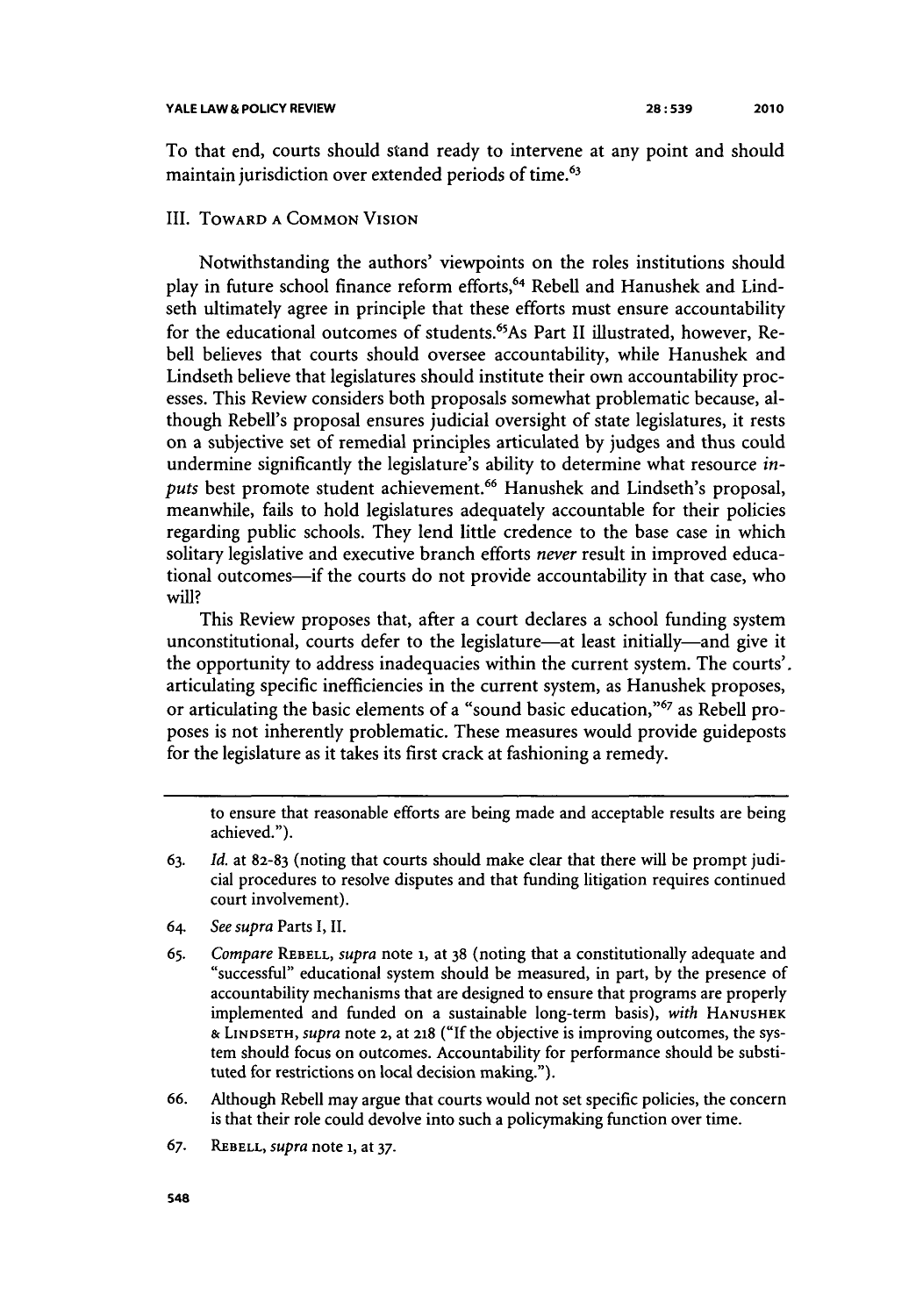Like Rebell, courts should have a role in which "the magnitude of actual judicial involvement in the implementation process will depend directly on the actions-or inactions-of the political branches in a particular state.<sup>768</sup> Unlike Rebell,<sup>69</sup> however, the extent to which courts exercise ongoing oversight should depend *solely* on educational outcomes.<sup>70</sup> That is, although courts initially may articulate principles and inputs that serve as the guideposts for the legislature, they should base subsequent decisions to exert equity power over the state only on output-based standards. In choosing output-based standards, courts could look to student scores on statewide tests or on the NAEP. Alternatively, courts could even set growth goals and target proficiency levels for students and use those measures to guide their remedial involvement.

The value of this approach is that it sets a clear remedial principle for legislatures.<sup>71</sup> As Rebell concedes, "[l] ack of judicial resolve and absence of a clear strategy for judicial oversight are often what provoke resistance." $72$  Here, the strategy is simple: If students achieve outcome goals, legislatures may develop their own remedies. If students fail to achieve outcome goals, then the court gradually will wield more equity power, more oversight, and prescribe additional remedial provisions as needed. Legislatures will know when and why judicial involvement will occur. Rebell's framework is exceedingly complex and over-inclusive. If standards, costing-out studies, "effective instructional programs," and other *inputs* to the educational system are assessed by courts in addition to educational *outcomes,* this process will result in a high degree of subjectivity regarding both the time and manner of future court interventions.<sup>73</sup> This unpredictability should be avoided.

There are other unique benefits to this Review's proposal. Costing-out studies only would be employed when absolutely necessary. These studies are very expensive, and, given their scientific flaws and inability to guarantee student

**72.** REBELL, *supra* note **1,** at 87.

<sup>68.</sup> *Id.* at 86.

<sup>69.</sup> *See supra* notes 60-63 and accompanying text.

**<sup>70.</sup>** This Review acknowledges Rebell's concerns that a "sound basic education" may be something more than that which could be measured **by** standardized tests. Tests can be designed, however, to measure comprehensively the skills children need to operate in a global economy. It may not be a perfect science, but it is one that will improve over time (just as Rebell argues is true for cost studies).

**<sup>71.</sup>** A focus on educational outcomes provides clear, judicially manageable standards. *See* Andrew Rudalevige, *Adequacy, Accountability, and the Impact of the No Child Left Behind Act, in* SCHOOL MONEY TRIALS: THE **LEGAL** PURSUIT OF EDUCATIONAL ADEQUACY 243, 247-48 (Martin R. West **&** Paul E. Peterson eds., **2007).**

*<sup>73.</sup> See, e.g.,* Joshua Dunn **&** Martha Derthick, *Adequacy Litigation and the Separation of Powers, in* SCHOOL MONEY TRIALS, *supra* note **71,** at **322,** 333 (noting the arbitrariness of judicial intervention because courts will invalidate a system when it simply "strikes the court the wrong way, and it never has to explain precisely why it is inadequate").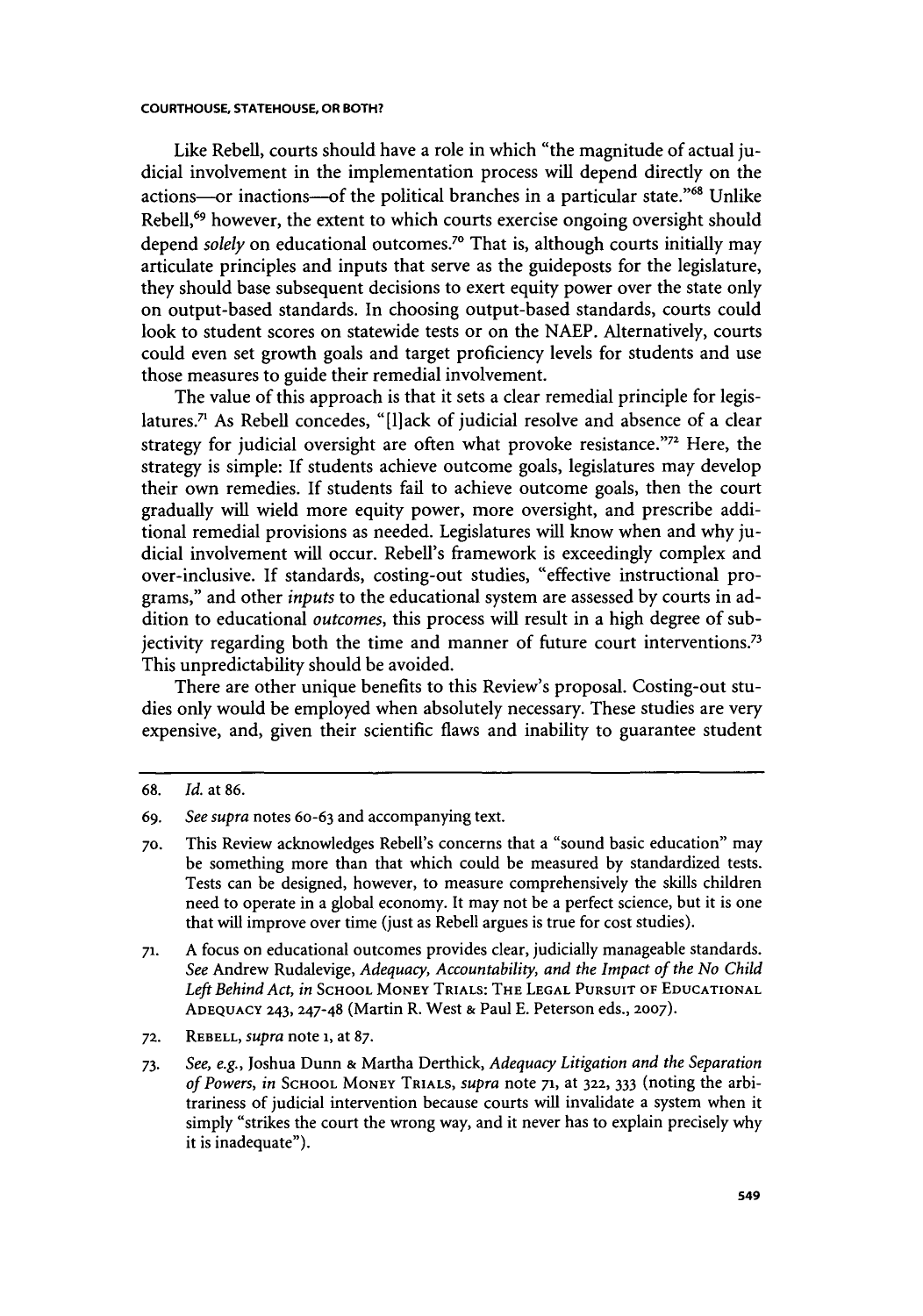outcomes, they should be mandated by courts only as a last resort if legislatures fail to perform. Additionally, this proposal's primary focus on academic outcomes might ensure that legislatures will focus on programs that improve student achievement. By setting clear and simple constitutional goals, courts can maximize their agenda-setting power,<sup>74</sup> which will allow them to realize the benefits of the interbranch dialogue that Rebell proposes.75

Due to its strong focus on court oversight based on educational outcomes, there are admittedly two critiques to this Review's proposal. First, one could argue that student outcomes do not reflect an appropriate legal standard for gauging educational adequacy under state constitutions. Hanushek and Lindseth allude to this concern.<sup>76</sup> At least one state supreme court, however, has acknowledged directly that education outputs can provide an appropriate legal standard under state constitution education clauses. $\frac{7}{7}$  This critique also fails to acknowledge that state legislatures themselves—the very bodies that Hanushek and Lindseth seek to protect from judicial intrusion-are the institutions that set statewide proficiency standards. To the extent that state legislatures formally adopt state proficiency standards (and all have in some form since the passage of the No Child Left Behind Act  $(NCLB)^{78}$ )—there is a legal basis for such analysis.

A second critique of this Review's proposal is that it could promote a "race to the bottom" among state legislatures in setting achievement standards, that is, lowering academic output goals to minimize the risk of constitutional liability. Although this problem has manifested to some extent in the years since

- 74. DOUGLAS **S.** REED, ON EQUAL TERMS: THE CONSTITUTIONAL POLITICS OF EDU-**CATIONAL** OPPORTUNITY **171** (2001) ("By remaining focused on goals and outcomes, without dictating means, judges simultaneously respect the policy-making authority of legislators and executives and increase the likelihood that the legislature will take the decision seriously.").
- 75. Once courts declare remedial principles, Rebell advocates a dialogic inquiry between the political branches and a process of public engagement to promote reform. REBELL, *supra* note **1,** at 87-97. Rebell is correct in claiming that courts should articulate their public values, but the public value should be far less complex than what he proposes.
- *76.* HANUSHEK **& LINDSETH,** *supra* note **2,** at **104** ("For judges sympathetic to extending *Brown but troubled by the vagueness of the education clauses,* the standardsbased reform movement in education has served as the missing link to judicial intervention.") (emphasis added).
- *77. See, e.g.,* Unified Sch. Dist. No. 229 v. Kansas, 885 P.2d **1170,** 1186 (Kan. 1994) (indicating that "the court will not substitute its judgment of what is 'suitable', but will utilize as a base the standards enunciated by the legislature and the state department of education").
- 78. The Education Commission of the States has a No Child Left Behind Database that lists the relevant NCLB implementation statutes of each state. *See* Education Commission of the States, NCLB Database, http://nclb2.ecs.org/NCLBSURVEY/ NCLB.aspx?Target=SS (last visited July **1, 2010).**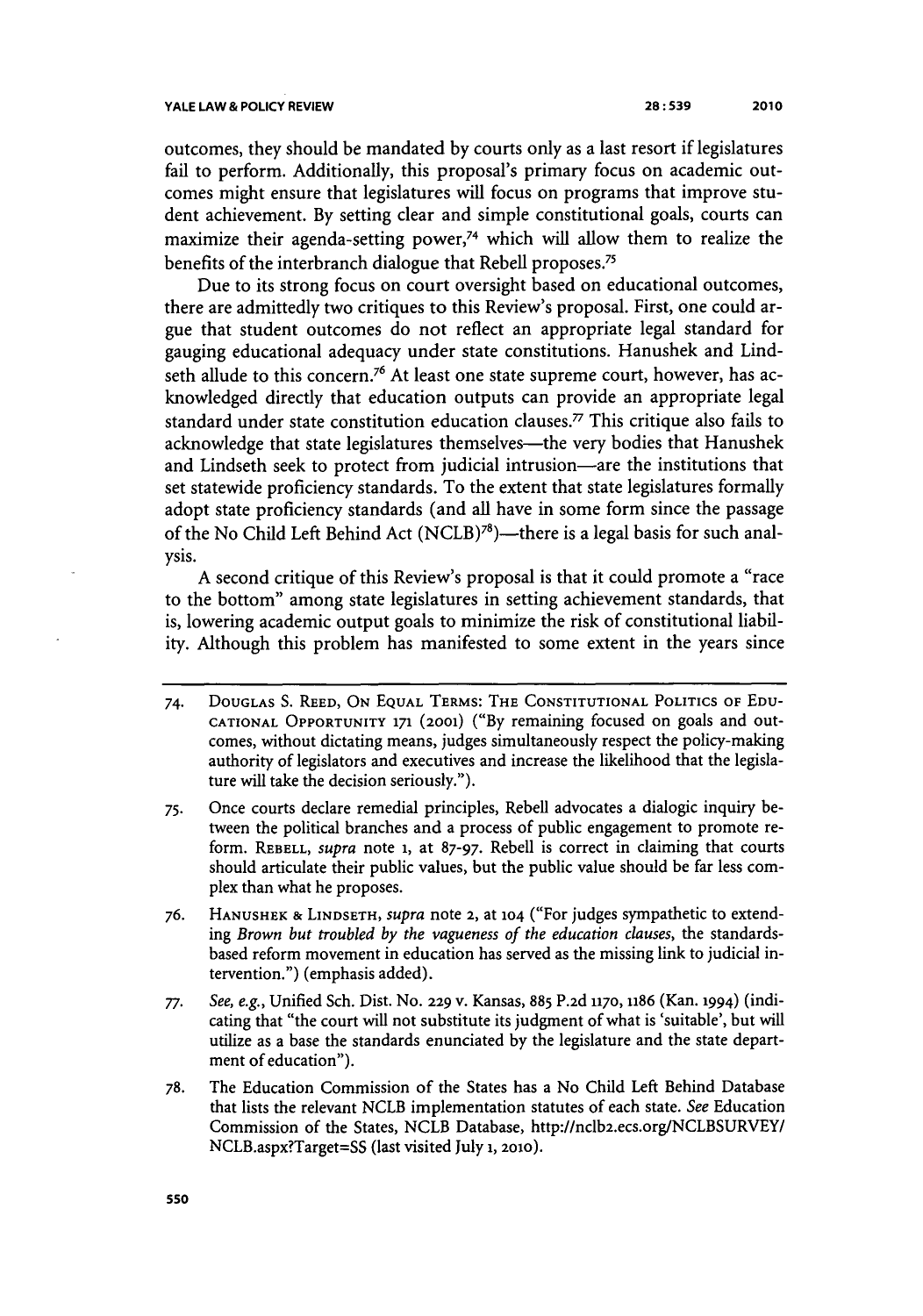NCLB's passage,<sup>79</sup> where states are under pressure to achieve complete proficiency by 2014, the fact that some states are settling for low academic standards is becoming increasingly apparent.<sup>80</sup> As this trend continues, it is more likely that legislators will be politically accountable for holding students to low expectations. Additionally, although courts would not assess the constitutionality of inputs to education systems under this proposal, they would be able to assess the constitutionality of output-based standards. Based on how a particular state supreme court interprets the scope of its jurisdiction's right to an education, courts could gauge whether or not the standards, if met, would prepare students adequately to be "capable citizens and productive workers" in an increasingly global world.<sup>81</sup> Alternatively, it could ensure that students are on the path to being "college and career-ready."<sup>82</sup>

## **CONCLUSION**

Both *Courts & Kids* and *Schoolhouses, Courthouses, and Statehouses* contribute significantly to the limited literature on school finance remedies. Hanushek and Lindseth remain pessimistic about the role of courts in school finance reform but are optimistic that school finance systems that hold school districts accountable for outcomes will provide a strong impetus for future legislative reform efforts across the nation. Rebell is less optimistic about legislative action and identifies a broader role for courts, for he is confident that legislative solutions will be effective only if they are guided by the courts' employment of strong remedial principles and oversight. Neither book's proposal is perfect, and this Review argues for a compromise solution. To the extent that the proposals are not mutually exclusive, however, ideas from both books likely will be

- **79.** *See, e.g.,* Jessica Calefati, *Obama Budgets for Changes to NCLB,* MOTHER **JONES,** Feb. 2, 2010, http://motherjones.com/mojo/2010/02/obamas-budget-proposeschanges-nclb (noting that NCLB led to the creation of a race to the bottom which caused states to "dumb down" standards).
- **80.** *See, e.g.,* VICTOR BANDEIRA **DE** MELLO **ET AL., U.S.** DEP'T **OF EDUC., MAPPING STATE** PROFICIENCY **STANDARDS** ONTO NAEP **SCALES: 2005-2007** (2009), *available* at http://nces.ed.gov/nationsreportcard/pdf/studies/2oo456.pdf (mapping NCLB proficiency standards on state standardized tests to the standards on the NAEP and finding that the state standards vary widely in their rigor).
- **81. REBELL,** *supra* note **1,** at 6. Not all state courts necessarily would use this standard to assess the constitutionality of output-based measures. Courts, however, should have the freedom to gauge the adequacy of output-based measures based on the goals of each state's education clause.
- **82.** Calefati, *supra* note 79. This, in fact, is the standard Secretary of Education Arne Duncan wishes to apply in the next reauthorization of No Child Left Behind. *See id.* ("Duncan hopes to replace this broken accountability system with one that measures whether schools are preparing students to graduate high school 'college and career-ready,' he said, a process that begins by maintaining students' gradeappropriate reading levels in elementary school.").